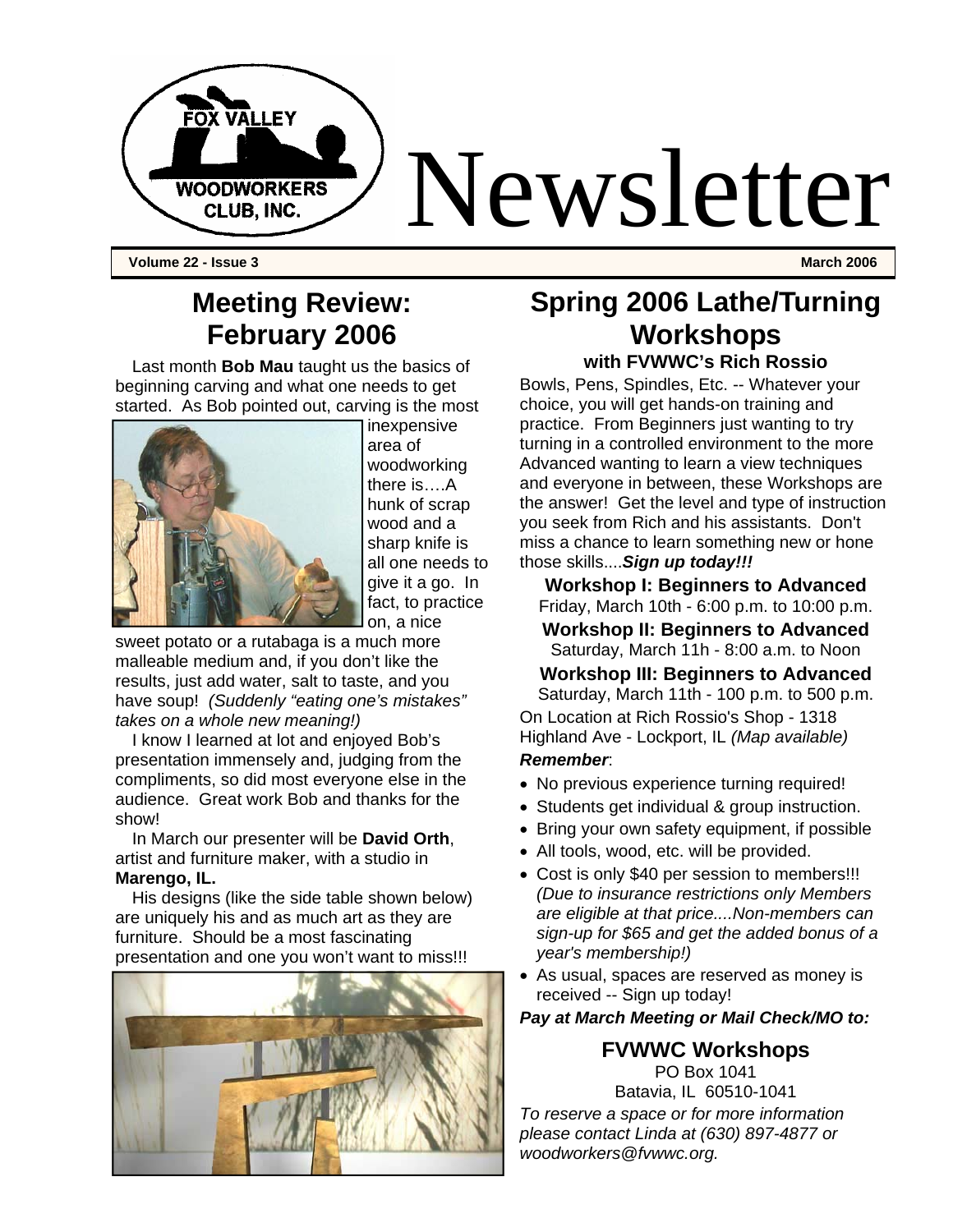## **FVWWC Events Calendar**

|                                                         | Mar 7th  Tue  7:30 p.m David Orth - Furniture maker<br>of Marengo, IL                                                          |
|---------------------------------------------------------|--------------------------------------------------------------------------------------------------------------------------------|
|                                                         | Mar 10th  Fri  6:30 p.m Workshop: Lathe/Turning I -<br>Rich Rossio's in Lockport                                               |
|                                                         | Mar 11th  Fri  8:30 a.m Workshop: Lathe/Turning II -<br>Rich Rossio's in Lockport                                              |
|                                                         | Mar 11th  Fri  1:00 p.m Workshop: Lathe/Turning III -<br>Rich Rossio's in Lockport                                             |
| Mar 15th. Wed9:00 a.m FVWWC's Breakfast Club:           | The Red Apple Restaurant at<br>414 S Schmale Rd - Carol<br>Stream, IL -- All members and<br>friends are is invited to stop by! |
| Mar 25th  SatTBA Road Trip to Kirkland, IL -            | Shop Tour: Dick Secrest &<br>Field Trip: Kirkland Sawmill                                                                      |
| Apr 4thTue 7:30 p.m Bob Willis - Intarsia               |                                                                                                                                |
|                                                         | Apr 15th Sat TBA.  Field Trip & Wood Sale: Der<br>Holtzmacher's in Sycamore                                                    |
| Apr 19th Wed9:00 a.m FVWWC's Breakfast Club             |                                                                                                                                |
|                                                         | Apr 22nd SatTBA WORKSHOPS: Scroll Sawing<br>with Pat Lapori & Friends - In<br>Batavia Lutheran Gymnasium                       |
|                                                         | May 2ndTue 7:30 p.m Bob Marino - Festool tools                                                                                 |
|                                                         | May 20th Sat9:30 a.m Shop Tour: Wally Quanstorm's<br>- Big Rock Shop                                                           |
|                                                         | Jun 6thTue  7:30 p.m Terry West - Windsor Chairs                                                                               |
| Jul 4th: Happy Independence Day! - See you next week!!! |                                                                                                                                |
|                                                         | Jul 11thTue 7:30 p.m Gene Westerberg - Shows us<br><b>Woodburning Techniques</b>                                               |
| Jul 24th SatTBA Workshop: Sharpening by                 | "The Chairwright" Bill Gullberg -<br>Kirkwood, IL                                                                              |

## **New Link for Woodworkers**

Howard Van Valzah sent me a link I think everyone will enjoy checking out:

There are tons of ideas, plans and just general information on woodworking from around the world.

Give it a look, you'll be glad you did!



## *RICK'S WOODSHOP OODSHOP CREATIONS REATIONS*

*www.rickswoodshopcreations.com* 

## **FVWWC Officers & Staff**

**woodworkers@fvwwc.org** 

| President Ron Gilkerson                  |                                          |
|------------------------------------------|------------------------------------------|
|                                          | $(630)$ 879-8756                         |
|                                          | rongilker@hotmail.com                    |
| Vice President Dick Secrest              |                                          |
| Treasurer Doug Pfaff                     |                                          |
| Secretary Darrel Anderson                |                                          |
| Program Committee  Tom Sharp             | <b>Mike Brady</b><br><b>Dick Secrest</b> |
| Membership  Roger Vachon                 |                                          |
| Show Chairman  Larry McHone              |                                          |
| Toy Drive Coordinator Gail Madden        |                                          |
| Editor/Webmaster Linda Christensen       |                                          |
| Librarian Cheryl Miller                  |                                          |
| Raffles/Photographer Charlie Christensen |                                          |
| Members-at-Large  Mike Madden            | <b>James Nellis</b>                      |
| Show & Tell MC  Matt Gauntt              |                                          |
| Audio/Visual Tech.  Will Sharp           |                                          |
| Host  Bill Bailey                        |                                          |
| Greeter  Jim Hildreth                    |                                          |

# FVWWC's Breakfast Club

On the third Wednesday of each month members are welcome to join "regulars" Bob Burritt, Jim Hildreth, Bud Yackley, the Madden's and others at a informal



get together. Brush off the sawdust and come share some good talk, get acquainted with fellow members at **The Red Apple Restaurant** at 414 S



Schmale Rd - Carol Stream, IL where both the friendship & the food is served warm, with a smile!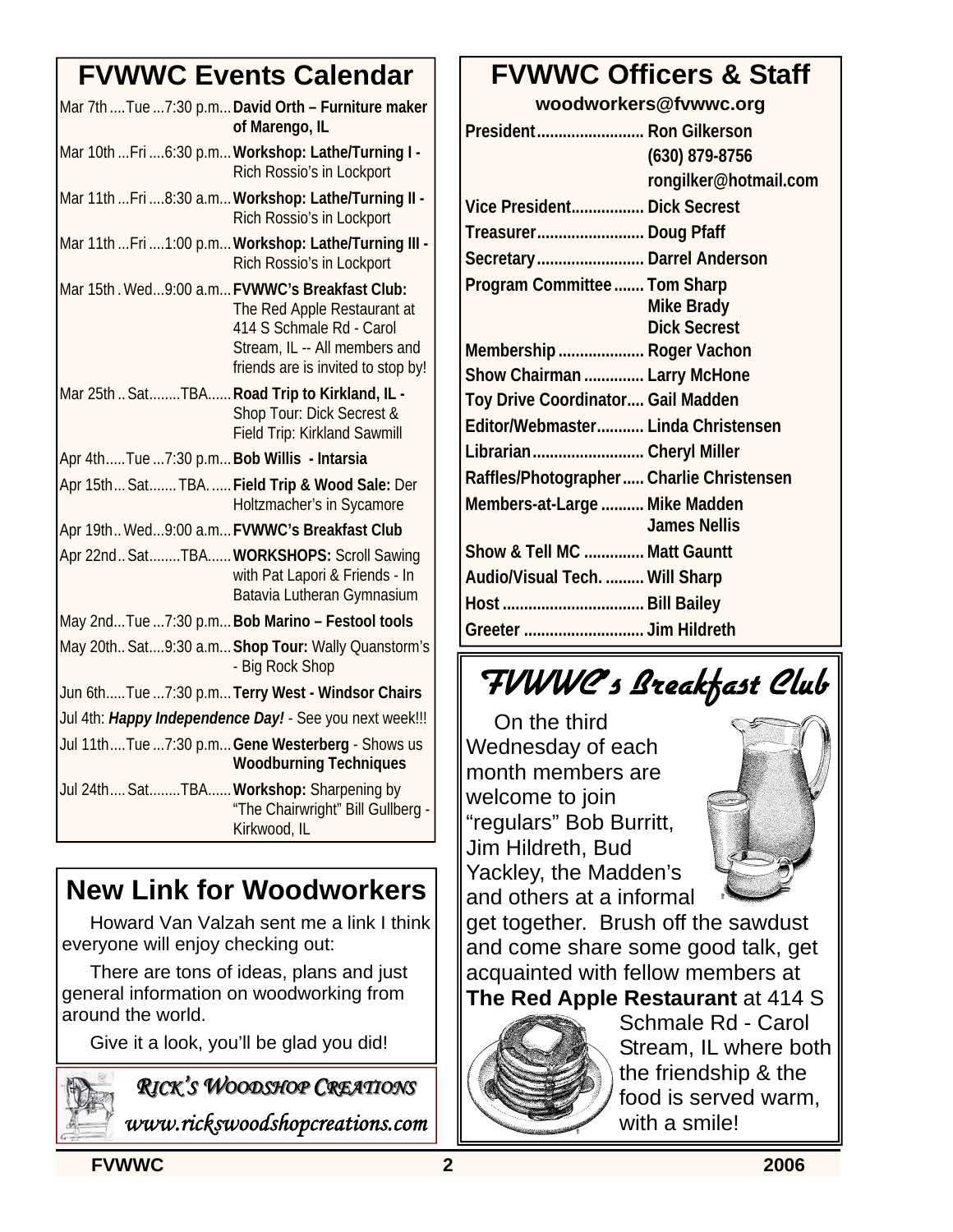## **Email Worth Sharing...**

*...Got the following email note and thought I should share with all to add to their Spring Cleaning shopping lists:* 

Hi, This could be considered an unsolicited commercial. LOL A male friend (so you know it has got to be good!) recommended **MR. CLEAN MAGIC ERASER.**

I bought a package - 2 in the box & they are the size of a sponge. Inexpensive too. I finally got around to going though the house looking for wall scuffs, fingerprints around the light switches, smudges. Gotta tell you it really is magic! I'll never be without them in my cleaning basket again!

You wet and squeeze it out, wipe spots, rinse it. Eventually it starts to fall apart. I got through my whole house with 1 and a half. Got them on my shopping list again, I can tell you!

The sponge is not soapy - somehow it must have a pumice in it to work so well. They even recommend it for crayons so you can imagine how well it works.

Try it. You'll be amazed.

I had to laugh when I went back and read this message. I should be working for the company. LOL Sheri K.

## **FVWWC MONTHLY DRAWING**

The participation in February was great and the winners of our drawing went home with some great prizes:

#### **1st Prize: Grizzly 4" Bench Jointer Jack Krisha**

#### **2nd Prize: \$25 AM/EX Gift Cheque Ron Ahlberg**

In March we will have a variety of items including 1st Prize choices of: **Wilton Oscillating Spindle Sander, \$50.00 AM/EX Gift Cheque, 45° Miter Trimmer** or a **Bessey KBK2440 K Body Cabinet Door Kit** (2 - 24" & 2 - 40" K Body Clamps plus 1 KP Block Set) w/Bonus of **2 - 12" K Body Clamps**  plus a number of secondary items too.

This is just a sample of the things we have planned for the year so please show your appreciation by purchasing tickets to help us make this one of the clubs favorite features...

...See you at the meeting!

#### **Charlie Christensen, FVWWC Raffle Chairman**

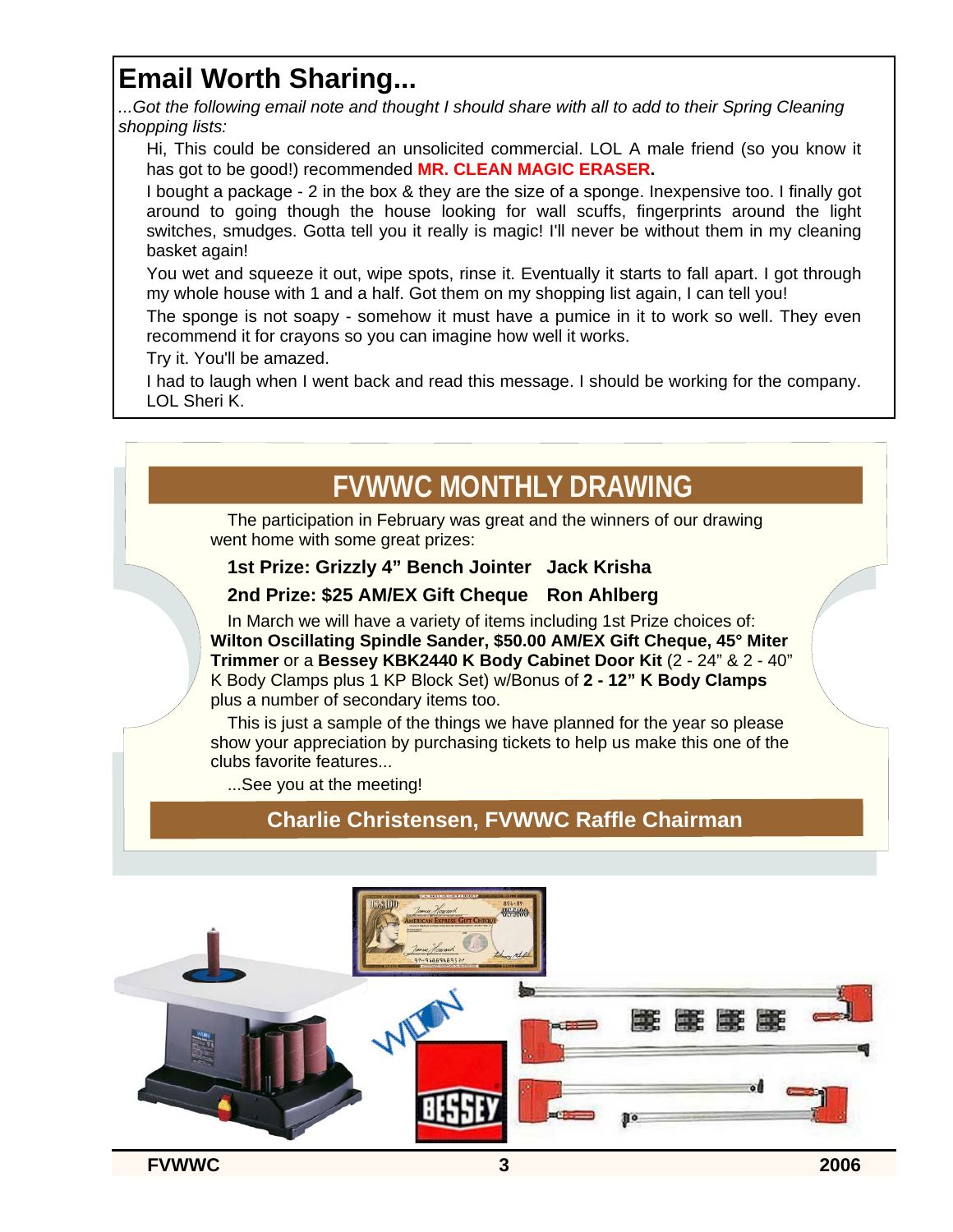#### K *Reprinted from the website for Popular Woodworking Magazine: http://www.popularwoodworking.com/*

## **POPULAR VOODWOrkin**

## **A Jig for Precision Trimming**

Turn a laminate trimmer into a tool that flushes surfaces smoothly.

Once upon a time I had the brilliant idea to use a strip of hardwood to trim out the edge of a laminate countertop. And not just any laminate, either. This stuff was so expensive that if you asked how much it cost, the salesperson presumed you could not afford it. So scratching it during installation was not an option.



The challenge, I realized the moment the glue set upon the wood trim, was that I had to plane the top surface of the trim flush with the laminate without touching the laminate itself. If the blade touched the laminate, I would remove the thin layer that held the color, revealing the dull substrate (which the manufacturer thoughtfully made a flat white to provide maximum contrast and advertise my slip-up to the world).

I searched the 40 billion tool catalogs I receive each month (give or take), looking for something that would shave the wood without touching the laminate. I found nothing that would do the trick.

Now, we all know what happens when you have a perfectly good excuse to buy an expensive new tool and you can't find anything suitable – you buy something that's unsuitable and make it work. As a result, I bought a small laminate trimmer and built the jig shown here to turn it into a tool that I hoped would not mar the laminate.

#### **Making a Router Cut Like a Hand Plane**

What I made is sometimes called a "router plane," although it does something quite different from the hand tool of the same name.

An old-time router plane rides on the surface and reaches down into a recess to trim the bottom. This jig lets you adjust the depth of the router bit to cut adjacent surfaces flush to or higher than the surface on which the router is riding.

In my case, I wanted the tool to ride on the laminate and shave the top surface of the wood trim ever-soslightly higher than the laminate it was attached to. The first thing to do is to make a mounting plate from





*1 You can use a piece of paper to position the bit about .003" above the surface. This will look flush but still ensure you don't hurt the surrounding laminate.* 

clear acrylic. (This lets you see

*2 This jig also will trim wooden plugs flush with the surrounding surface without cutting or marring* that surface.

what you are planing.) The plate should be rectangular and about twice as long as the laminate trimmer's base is wide.

Mount the router at one end of this plate, centered over a 1"-diameter opening for a bit. On the end of the plate, mount a 3/8"-thick wooden base and a handle, as shown in the drawing at right. The base rests on one surface and lets you cantilever the router over another surface that you want to shave parallel to the first.

The handle not only helps you control the router, it lets you counterbalance the router's weight and keep the base flat on the reference surface as you work.

The fasteners you use to assemble the plate, base and handle must not protrude below the bottom surface of the base – after all, you don't want metal hardware dragging over the surface you're trying not to cut.

#### **Using the Jig**

Mount a straight bit in the router. I commonly use a 3/4"-diameter bit, but any bit smaller than the plate opening will do.

Adjust the depth of cut to the level you want to rout. If you want to trim one surface flush to another, raise or lower the bit until the tip barely touches the surface on which the base rests. If you want to cut slightly above a surface, as I did, simply raise the bit to the proper height.

I used a piece of paper as a feeler gauge to position the tip of the bit about .003" above the surface – close enough to look flush, but far enough away to make sure it wouldn't cut the laminate on which the jig rested. Then make a test cut to check your setup.

As you cut, pay close attention to the direction of rotation and the direction you move the trimmer. I cut with the router so the bit rotation pulled the router through the wood trim and away from the laminate surface I was trying to protect.

If you have to "back-feed" (where you move the router so the bit pulls in a direction you don't want to go), move the router very slowly and keep the base pressed firmly against the guiding surface. For delicate work, cut the wood in several passes, lowering the router a tiny fraction of an inch between each pass. **PW**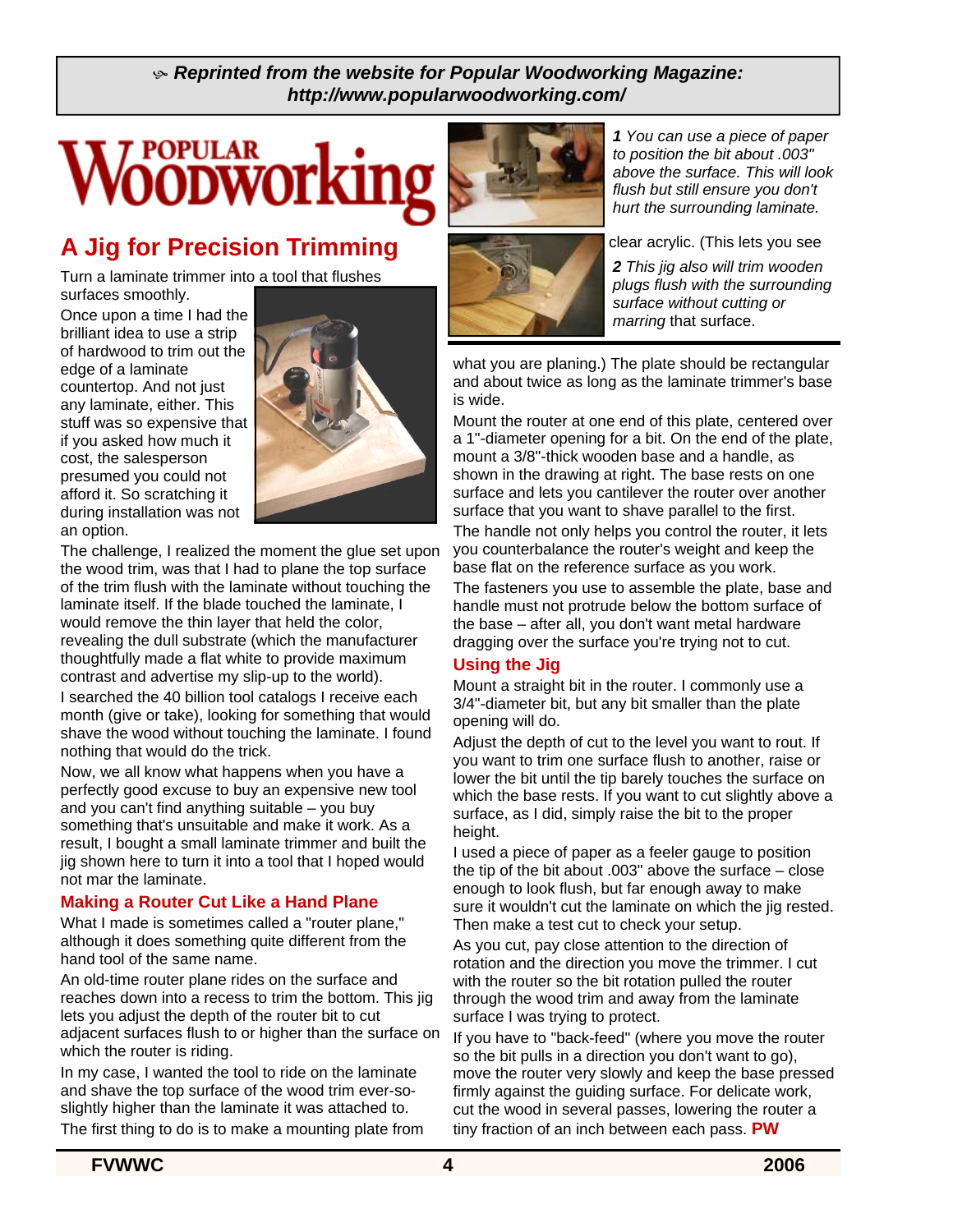## **Popular Mechanics…** *...More Than Just Automotive Repair!*

Everyone has heard of Popular Mechanics magazine but did you know they are a great source for patterns, information and woodworking tips too? Teresa G. said they had some wonderful plans for furniture, etc. so I checked them out and, wow, it was well worth a look!

Here are some of the features currently listed in the home improvement section of their website at:

#### **http://www.popularmechanics.com/home\_improvement/furniture**

- MythBusters
- PM: Power Sander Comparison Test
- PM: Build Our Arts & Crafts Dresser
- PM: Build A Traditional Blanket Chest
- PM: Master Class Guitar Builder Wayne Henderson
- PM: Build A Classic Porch Glider w/PM Plans
- PM: Build A Backyard Picnic Table
- PM: Classics Build A Modern Shaker Step Stool
- Build A Child's Maple Storage Cabinet And Easel
- November 2004 Woodworking Guide
- PM Nov 2004 Woodworking Guide: Build A Classic Arts & Crafts-Style Armchair
- PM November 2004 Woodworking Guide: Build A Mahogany Storage Chest
- PM November 2004 Woodworking Guide: Build A Workbench
- How To Build 3 Basic Hand Planes
- Build A PM Shaker Console Table
- 2 Methods For Recaning Old Chairs
- Great-Looking Furniture You Can Build With Ordinary Tools
- PM Furniture Making: Classic Rocking Chair
- PM Furniture Making: Drop-Front Secretary Desk
- PM Furniture Making: Shaker-Style Table

#### K *Reprinted from WoodNet.com's "Tips" section of their 03/2006 website.*

**Woodworker's Online Resource** 

#### **Keep Router Bits Tight**



When changing bits, one thing you want to avoid is inserting the bit too far into the collet the radius (fillet) at the point where the cutting head meets the shank may prevent the collet from gripping the shank tightly.

But it's hard to hold the bit and tighten the collet at the same time. So I slip a common rubber O-ring around the shank of the bit, see photo. It holds the bit at the correct height.



### **Sneak Preview…**  *...Rescheduled for May!!!*

Tom Sharp, Program Chairman, will be bringing the fellow from **Skil** to the **May meeting** to show us their new workbench with it's added features! This workbench comes with a multitude of accessories and he will be set up toward the back of the room where he can both show the bench and get the opinions of those that wish check out the prototype.

We'll do this BEFORE the meeting, from **6:30 - 7:30** during "meet & greet" when everyone is milling around in general, so be there early if you wish to participate and give your opinion of this new "toy"!

**LGC/Editor**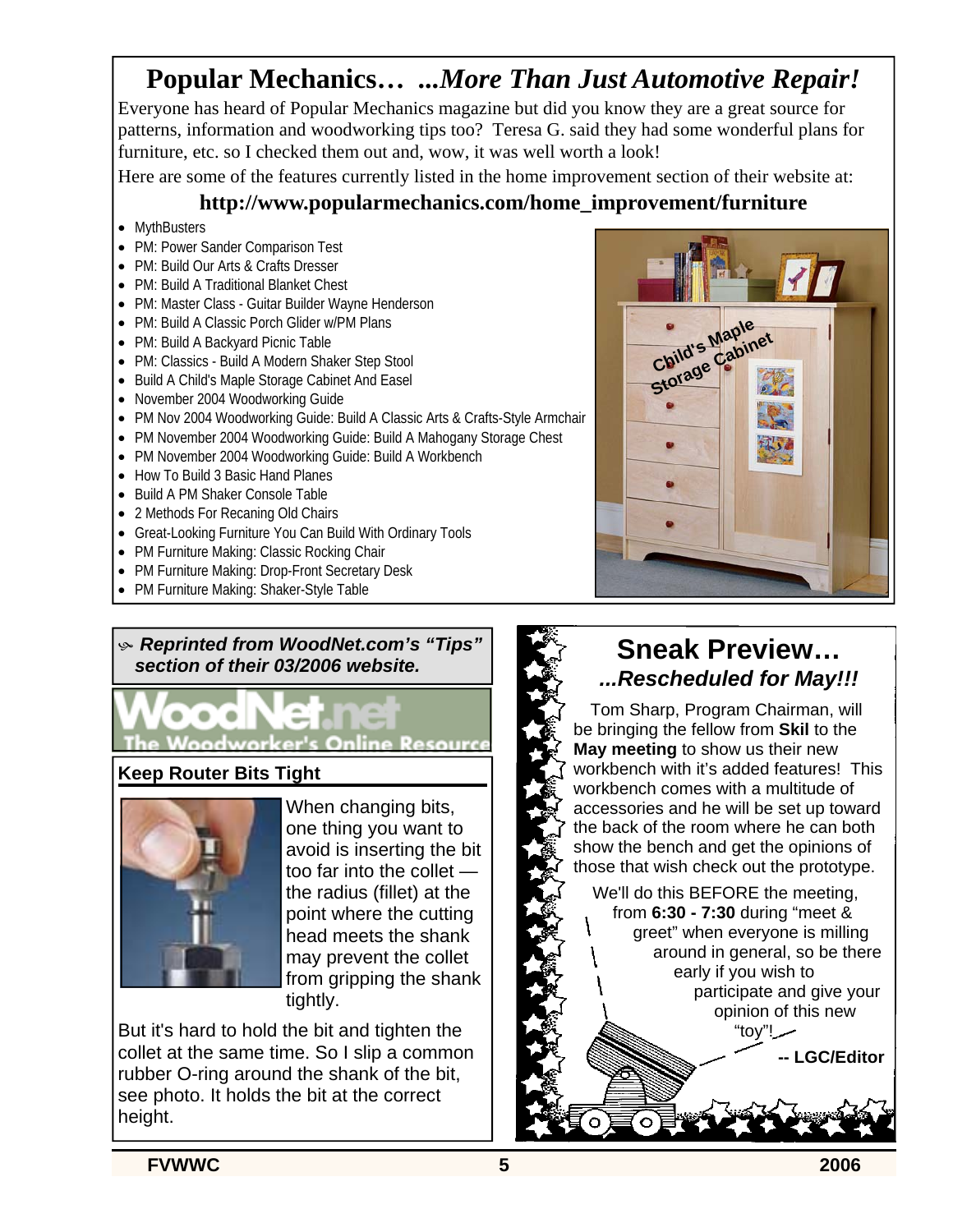# **CLASSIFIED**

## **FOR SALE**

¾ Stained Mahogany: Various Window, Wall, Base and Door trim in a variety of widths and lengths, etc.

Great for small projects or rehabbers.

#### **Mark Baum**

Fax: (630) 544-3607 Cell: (630) 336-5280



## **DONATION: FVWWC Silent Auction**

 $\triangleright$  At the March meeting we will have more items donated by members for a Silent Auction (or 2 or more!) and we will also have, donated by Woodline USA, a Spacer Fence System (valued at \$129) and bidding

will start at only \$15.

There are numerous joints that can be made with the Woodline Spacer Fence System. Box joints with no



limitation on the length of the project. Stock can be as thick as 1-1/4". The Woodline Spacer Fence System also allows you to make Combination Joints, Rabbets, Dados, Spline Dovetails, Double Dovetails, and Sliding Dovetails.

#### **Kit Includes:**

- 1/4", 3/8", 1/2" Spacer Fences
- Positive Stop Set Up Block
- Dovetail Liner Offset Fence
- 5 Piece Set of Brass Measuring Bars
- Mounting Hardware
- Instructional Video
- ¾ **To donate** see Charlie at the meeting or contact via woodworkers@fvwwc.org

## **INFO NEEDED**

Have had requests for information from a number of members and would like your help in finding the answers. Please contact the club at woodworkers@fvwwc.org or call (630) 897-4877 with leads and ideas:

- ¾ **Budding Inventor is l**ooking for someone with experience doing own patent (that does not require hiring an attorney). If you have done this, with either positive or negative experience, please let us know!
- ¾ **Archival level book repair** for antique books and other paper items that comes recommended and, of possible, is in the Fox Valley area.
- ¾ **Source for Cabinet Doors** in choice of styles and wood while still reasonably priced is of interest to many. Seconds, overruns, etc. acceptable too.
- ¾ **Stereo Repairman** who works on older equipment to fix/replace turntable.
- ¾ **Glass/Crystal/Pottery Repair** for collectible items. Able to do ungluing and re-gluing of items.

*Thanks for any help you can give! Will post results in next newsletter so keep watching!!!* 

*-- LGC*

## **WANTED: WOOD**

¾ Looking to buy from 1 pc. to bulk lot of hardwood lumber, shorts, blanks and cutoffs in walnut, cherry, mahogany, redwood, etc.

#### **Ron Gilkerson**

Phone: (630) 879-8756 (Voice Mail) E-mail: rongilker@hotmail.com

## **Attention FVWWC Members**

List your For Sale/Wanted Items Free!

**Contact FVWWC Editor/Webmaster (630)897-4877 or woodworkers@fvwwc.org**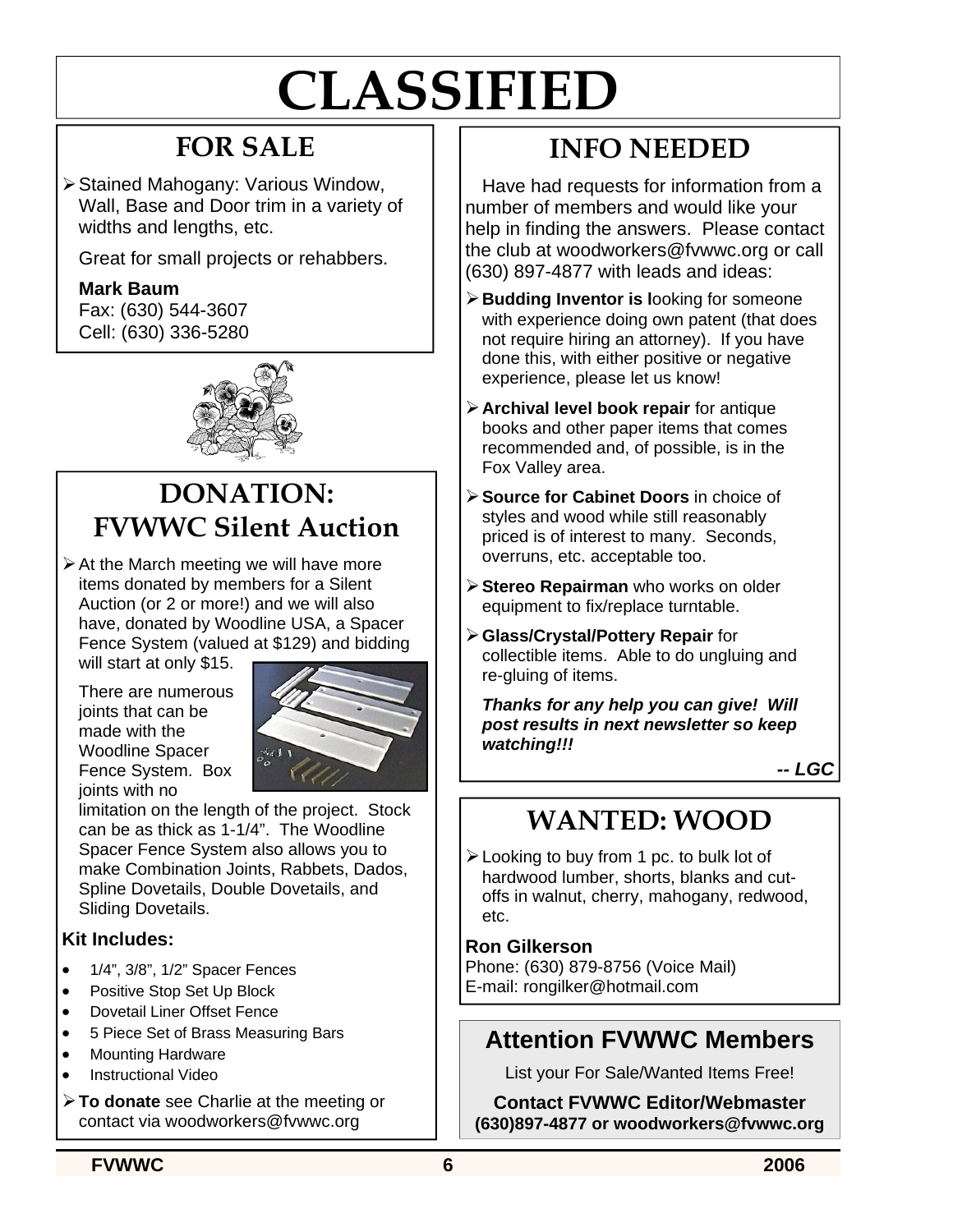## **Show & Tell January 2006**

We had another impressive turnout for February with all the marvelous projects members brought to share. Those on display were:

- Stan Anderson: Book Rack Red Oak Poly Satin.
- Len Swanson: Weed Pots Maple, Walnut, Mahogany & Platter -



Lyptus & Bowl - Mahogany - Shellac & Oil. • Fred Rizza: Segmented Pen & Pencil Sets - Ebony, Purple Heart & Elm with Shellwax.

• Dale Rankin: Band Sawn Jewel Boxes - Cedar, Cherry, Mahogany & Walnut with Tung Oil.

- Rich Rossio: Salt & Pepper Grinders Maple & Osage Orange with Shellwax.
- Darrel Anderson: Hall Table Jatoba (Brazilian Cherry) with Tung Oil & Poly.
- Ken Runyan: Cue & Ball Rack Curly Red Oak with General Finish.
- Ron Gilkerson: Armoire' Cherry with General Finish.
- Don Bouchard: Kaleidoscope Maple & Purpleheart with
	- Varnish.



• Bill Turk: Wine Bottle Holders - Oak & Cherry with Wipe on Poly.

• Chris Vavrinek: Radiator Cover - Walnut - Unfinished.

• Jon Wolfe: Music Stand - Maple with Danish Oil.





2006/02/05













**FVWWC 7 2006**